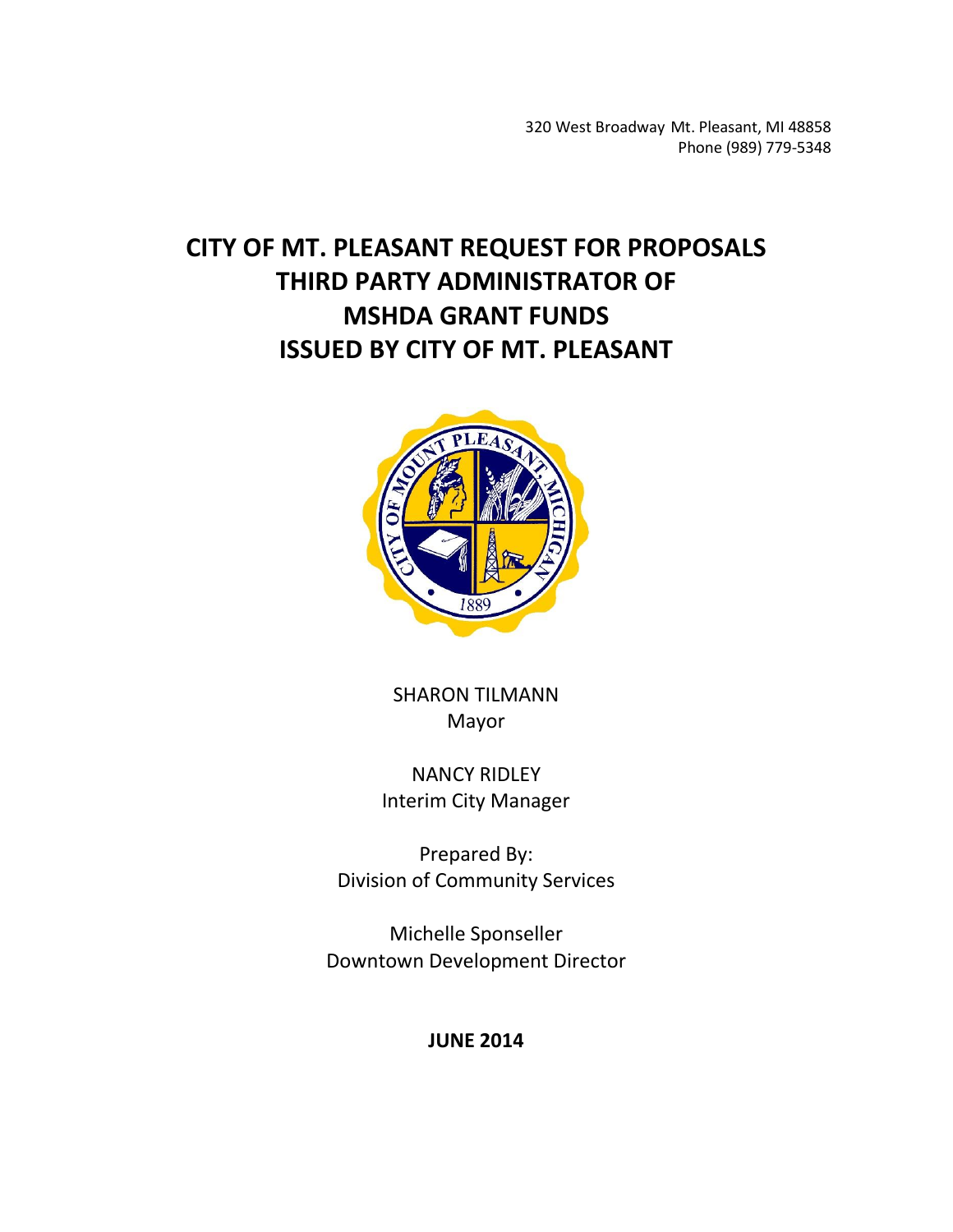

Request for Proposals

3<sup>rd</sup> Party Administration Michigan State Housing Development Authority (MSHDA) Downtown Rental Rehabilitation Program

May 19, 2014

The City of Mt. Pleasant is requesting sealed proposals at the Office of the City Clerk, City Hall, 320 W. Broadway St., Mt. Pleasant, MI 48858 until 1:30 p.m. on Tuesday, June 10, 2014 at which time and place the proposals will be publicly opened and read. All proposals shall be submitted in a sealed envelope, plainly marked "Proposal – 3<sup>rd</sup> Party Grant Administration – Downtown Rental Rehab – June 2014."

To view and download complete request for proposal at no charge, visit the City of Mt. Pleasant website at www.mt-pleasant.org/bids.

The City of Mt. Pleasant reserves the right to accept or reject any or all proposals, to waive any irregularities in the proposals, and to select the proposal considered most advantageous to the city.

Michelle Sponseller and Teremy Howard Jeremy Howard Downtown Development Director City Clerk (989) 779-5348 (989) 779-5374

Dated: May 29, 2014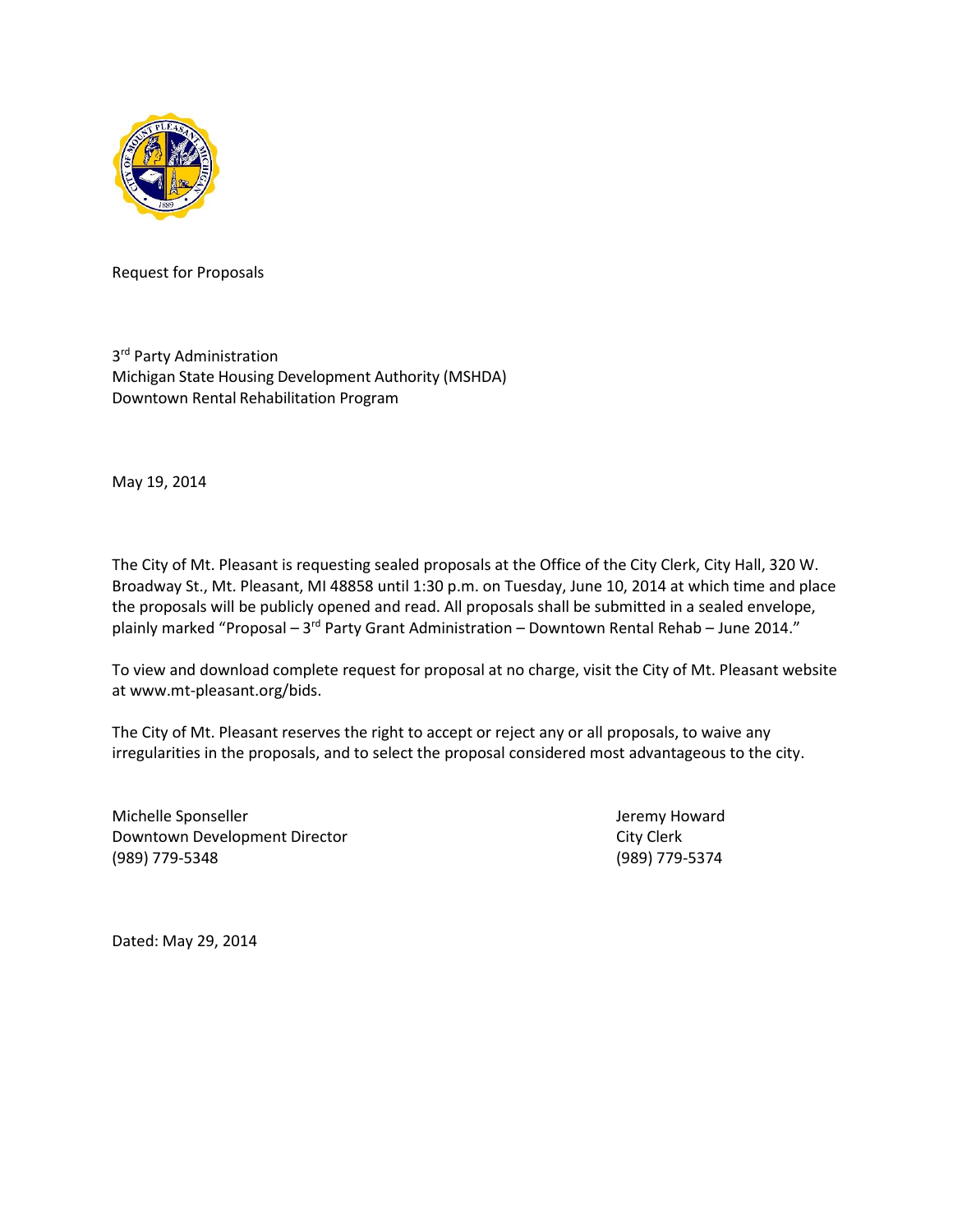

# **SECTION 1 GENERAL INFORMATION**

# **I-1 Purpose**

This Request for Proposal (RFP) providesinterested consultants with sufficient information to enable them to prepare and submit a proposal to the City of Mt. Pleasant to satisfy its need for professional assistance in applying for and administrating Michigan State Housing Development Authority (MSHDA) Office of Downtown Rental Rehabilitation Program. The Grant(s) will assist property owners in creating and/or improving residential rental units, with 51% of the rental units serving low-tomoderate income tenants with incomes at or below 80% or area median income (AMI). The program will be available for mixed use buildings in the Downtown Principal Shopping District. All potential applicants will be given an equal opportunity to participate.

# **I-2 Mailing Address for Proposal's**

The RFP is issued on behalf of the City of Mt. Pleasant. Proposals should be sent to: City of Mt. Pleasant, Attention: Jeremy Howard, City Clerk 320 West Broadway, Mt. Pleasant, Michigan 48858.

# **I-3 Project Statement**

The City of Mt. Pleasant, located in central Michigan, having a large number of underutilized upper floor spaces in the Central Business District, represents a strong need for rehabilitation now and into the future. The MSHDA Rental Rehabilitation Program is to aid in creating and/or rehabilitating residential spaces of commercial buildings, creating mixed-use properties, and providing housing alternatives for low and moderate-income families in the City of Mt. Pleasant.

## **I-4 Point of Contact**

There shall be a single point of contact for purposes of information relative to this RFP. All questions regarding this RFP should be addressed or directed to:

City of Mt. Pleasant, Attention: Michelle Sponseller, Downtown Development, 320 West Broadway, Mt. Pleasant, Michigan 48858. Telephone: (989) 779-5348 or email msponseller@mt-pleasant.org

## **I-5 Response Date and Time**

To be considered, a proposal must arrive at the City of Mt. Pleasant's office on or before 1:30 p.m. on Tuesday, June 10, 2014.

## **I-6 Proposals**

To be considered, consultants must submit a complete response to this RFP, using the format provided in SECTION II. Each proposal shall be submitted in **three (3) copies** to the City Clerk. The consultant shall make no other distribution of the proposals. An official authorized to bind the consultant to the provisions of the proposal must sign the proposal in ink. For the RFP, proposals must remain valid for at least ninety (90) days.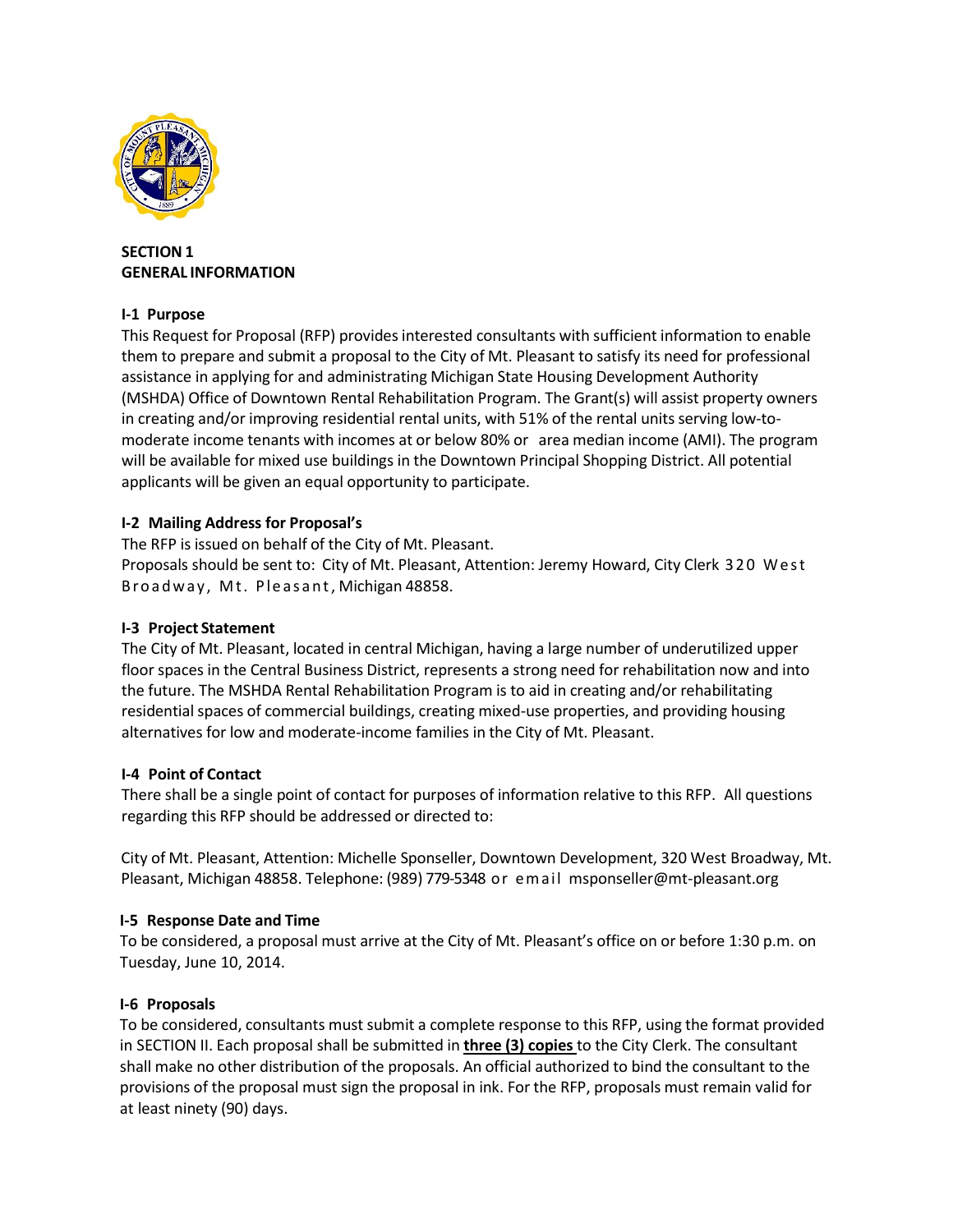## **I-7 Addenda to the RFP**

In the event it becomes necessary to revise any part of the RFP, addenda will be provided to all consultants on record as receiving the original RFP. It shall be the bidder's responsibility to make inquiry as to changes or addenda issued. All such changes or addenda shall become part of the contract and all bidders shall be bound by such addenda.

#### **I-8 Rejection of Proposals**

The City of Mt. Pleasant reserves the right to reject any and all proposals received as a part of this RFP, or to negotiate with any source whatsoever in any manner necessary to serve the best interests of the City. The City does not intend to award a contract solely on the basis of any response made to this request or otherwise pay for the information solicited or obtained. The City of Mt. Pleasant reserves the right to take other action before a contract is signed or a purchase order is approved; even after City Commission approves the bid.

The selection of the Consultant will be made by the City and be based on criteria outlined in Section III-2 CRITERIA FOR SELECTION.

#### **I-9 Incurring Costs**

The City of Mt. Pleasant is not liable for any cost by consultants prior to the issuance of a contract.

#### **I-10 Type of Contract**

It is proposed that, if a contract is entered into as a result of this RFP, it will be a purchase of service contract. Negotiations may be undertaken with consultants as to price and other factors that show them to be qualified, responsible and capable of performing the work. The contract that may be entered into will be the most advantageous to the City of Mt. Pleasant, price and other factors considered. The City of Mt. Pleasant reserves the right to consider the proposals or modifications thereof received at any time before an award is made, if such action were in the interest of the City of Mt. Pleasant.

## **I-11 Disclosure**

All responses to this RFP shall remain confidential until the opening of the proposal by the issuing office on the date and time noted above. Thereafter, all responses shall be available for public inspection.

## **I-12 Acceptance of Proposal Content**

The contents of the proposal of the successful bidder may become contractual obligations, if a contract ensues. Failure of the successful bidder to accept these obligations may result in the cancellation of the award.

## **I-13 Prime Contractor Responsibilities**

The selected firm will be required to assume responsibility for all services offered in the proposal whether or not they possess them within their organization. Further, the City of Mt. Pleasant will consider the selected firm to be the sole point of contact with regard to contractual matters, including payment of any and all charges resulting from the contract.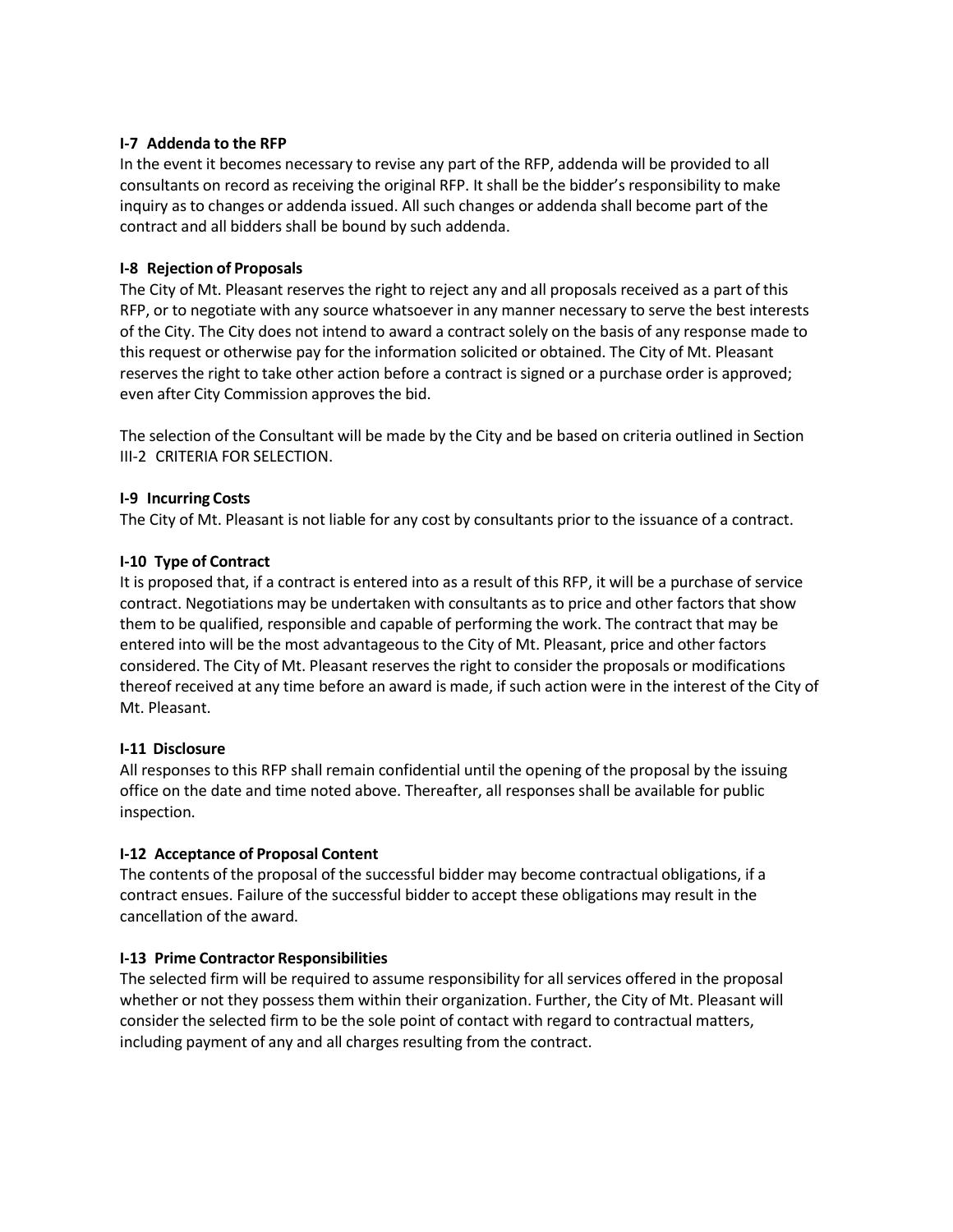#### **I-14 Contract Payments & Schedule**

The successful consultant must agree that they will accept as "payment-in-full" no more than the maximum amount allowable according to the terms of the applicable grant. The terms of payment for any contract entered into as result of the RFP will be negotiated as mutually agreeable and subject to funding from the grant (s).

## **I-15 News Release**

News releases pertaining to this RFP or the service, study or project to which it relates will not be made without prior issuing office approval, and then only in coordination with the issuing office.

#### **SECTION II**

#### **INFORMATION REQUIRED FROM CONSULTANT**

Consultant proposals must be submitted in the format outlined below:

## **II-1 Business Organization**

State the full name and address of your organization and, if applicable, the branch office or other subordinate element that will perform or assist in performing the work hereunder. Indicate whether you operate as an individual, partnership or corporation: if as a corporation, include the state in which you are incorporated. If appropriate, indicate whether you are licensed to operate in the State of Michigan.

#### **II-2 Project Team**

Identify key individuals by name and title that will actually do the work under this proposal. Include resumes for all key project personnel.

## **II-3 Capacity to Perform Work**

Demonstrate the ability of having the capacity and staffing necessary to perform all work under this proposal.

## **II-4 Statement of the Project**

State in succinct terms your understanding of the project represented by this RFP.

## **II-5 Management Summary and Work Plan**

Include a narrative description of the proposed effort and of the products and services that will be delivered, also include your technical work plan. Specifically, include the manner in which tasks as described in Section IV shall be performed and detail the related products and servicesto be delivered.

#### **II-6 Prior Experience**

Proposals submitted should include, in thissection, descriptions of qualifying experience to include project descriptions, costs and related information of projects that have been successful. Also, the name, address and phone number of the responsible official of the client organization who may be contacted.

#### **II-7 AuthorizedNegotiators**

Include the names and phone numbers of personnel of your organization authorized to negotiate the proposed contract with the City of Mt. Pleasant.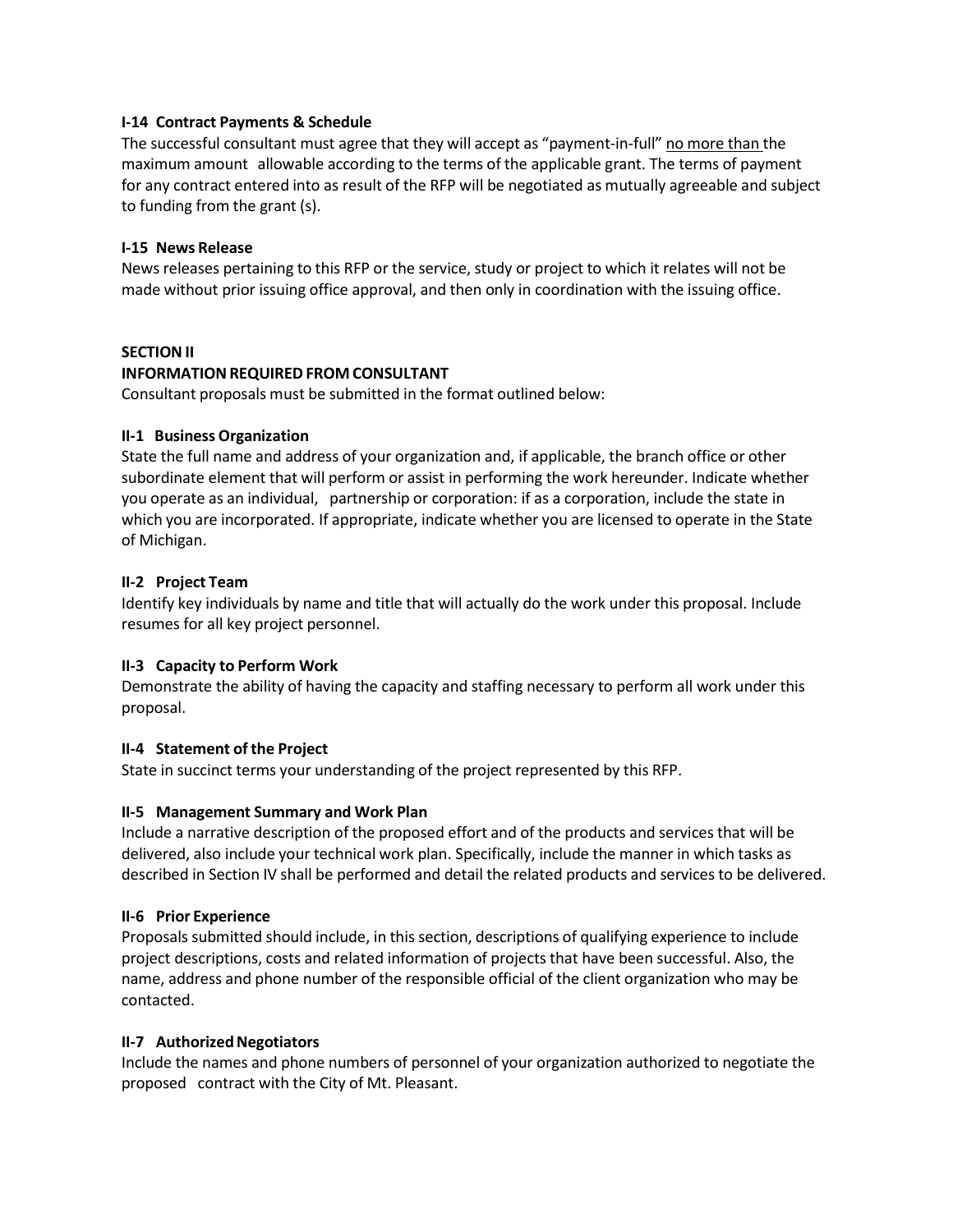#### **II-8 Additional Information and Comments**

Include any other information that is believed to be pertinent but not specifically asked for elsewhere, such as innovative ideas for additional services to be provided.

#### **SECTION III**

#### **SELECTION OF CONTRACTOR**

All proposals received shall be subject to an evaluation by the issuing office deemed appropriate for the purpose of selecting the Consultant with whom a contract may be signed. The following factors will be considered in making the selection:

#### **III-1 BIDDERQUALIFICATIONS**

Respondents submitting proposals shall have the following minimum qualifications:

- **A.** The experience and capability to train personnel to carry out the project specifications.
- **B.** The experience and skills to solve operational problems that may arise during implementation of the project and for the duration of the contract period.
- **C.** The ability to satisfactorily perform necessary administrative tasks such as financial reports, data collection, reporting, billing, etc.
- **D.** Have demonstrated integrity and record of compliance with public policy.
- **E.** No bid may be accepted from or contract awarded to any person, firm or corporation which in arrears or in default to the City of Mt. Pleasant upon any debt or contract, or has failed to perform faithfully any previous contract with the City of Mt. Pleasant.

## **III-2 CRITERIA FOR SELECTION**

- **A.** Responsivenessto the RFP Requirements
- **B.** Consultant Qualifications and Capability
- **C.** Acceptance as Payment-in-Full Maximum Payment Allowable by Grant Requirements
- **D.** Evaluation Factors Maximum Points Quality Levels Score (possible score of ten points each):
	- Consultant'sunderstandingof the project scope and intent.
	- Thoroughness of the Consultant's approach to the Planning, organization and management of the project.
	- Proposed method of communication, problem solving, data gathering and evaluation.
	- Schedule of the proposed work plan.
	- Experience of consultant with projects similar in scope and/or size.
	- Client references for work completed relevant to this project.
	- Consultant's ability to provide future services.
	- Relevant experience and qualifications of the project staff.